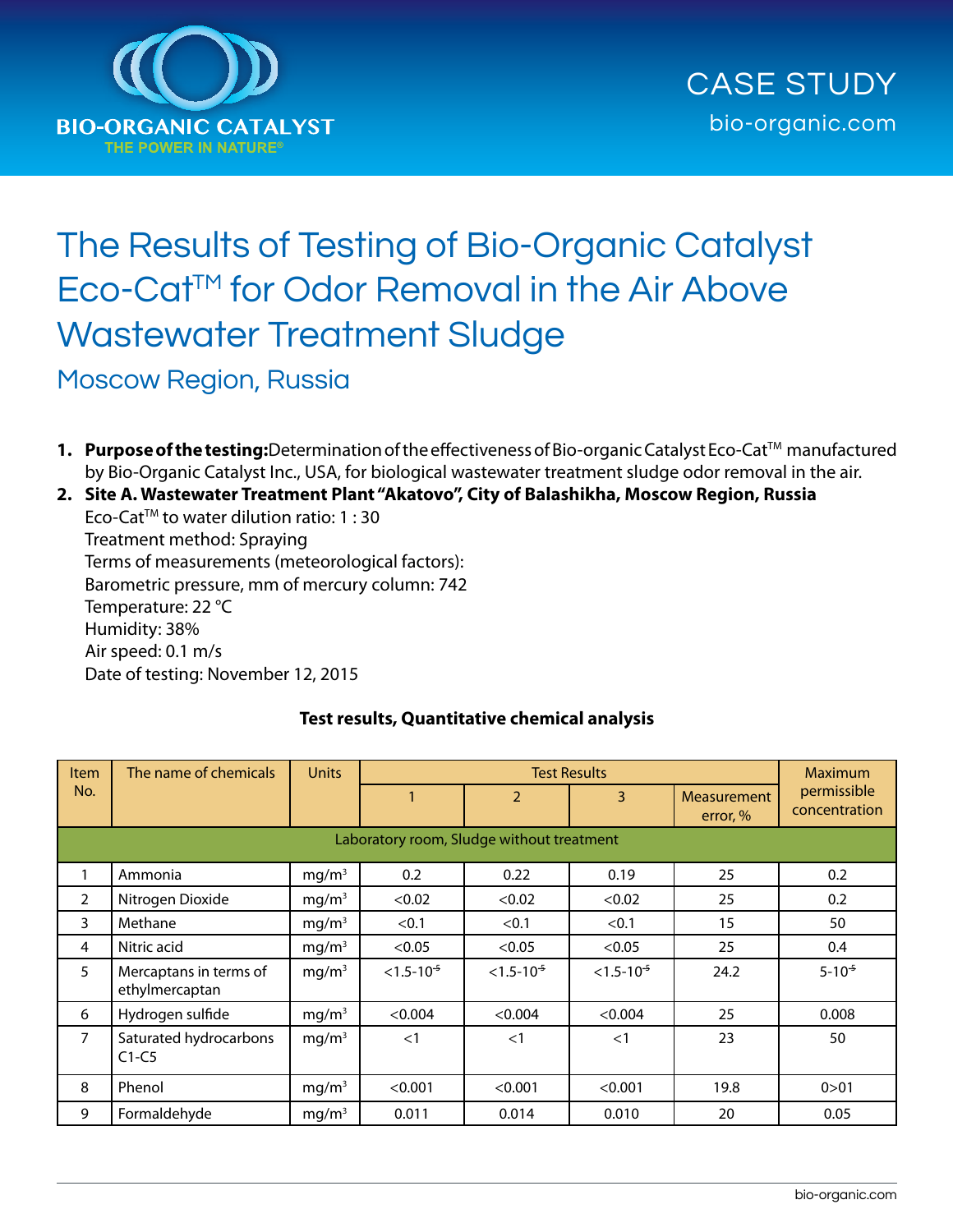| <b>Item</b>                                         | The name of chemicals                    | <b>Units</b>      | <b>Test Results</b> |                   |                   |                         | <b>Maximum</b>               |  |
|-----------------------------------------------------|------------------------------------------|-------------------|---------------------|-------------------|-------------------|-------------------------|------------------------------|--|
| No.                                                 |                                          |                   |                     |                   | 3                 | Measurement<br>error, % | permissible<br>concentration |  |
| Laboratory room, Sludge treatment with EcoCatalyst® |                                          |                   |                     |                   |                   |                         |                              |  |
|                                                     | Ammonia                                  | mq/m <sup>3</sup> | 0.041               | 0.040             | 0.037             | 25                      | 0.2                          |  |
| $\overline{2}$                                      | Nitrogen Dioxide                         | mq/m <sup>3</sup> | < 0.02              | < 0.02            | < 0.02            | 25                      | 0.2                          |  |
| 3                                                   | Methane                                  | mq/m <sup>3</sup> | < 0.1               | < 0.1             | < 0.1             | 15                      | 50                           |  |
| 4                                                   | Nitric acid                              | mq/m <sup>3</sup> | < 0.05              | < 0.05            | < 0.05            | 25                      | 0.4/0.15                     |  |
| 5                                                   | Mercaptans in terms of<br>ethylmercaptan | mq/m <sup>3</sup> | $< 1.5 - 10^{-5}$   | $< 1.5 - 10^{-5}$ | $< 1.5 - 10^{-5}$ | 24.2                    | $5 - 10^{-5}$                |  |
| 6                                                   | Hydrogen sulfide                         | mg/m <sup>3</sup> | < 0.004             | < 0.004           | < 0.004           | 25                      | 0.008                        |  |
| $\overline{7}$                                      | Saturated hydrocarbons<br>$C1-C5$        | mq/m <sup>3</sup> | $<$ 1               | $<$ 1             | <1                | 23                      | 50                           |  |
| 8                                                   | Phenol                                   | mq/m <sup>3</sup> | < 0.001             | < 0.001           | < 0.001           | 19.8                    | 0.01                         |  |
| 9                                                   | Formaldehyde                             | mq/m <sup>3</sup> | 0.011               | 0.012             | 0.010             | 20                      | 0.05                         |  |

# **Conclusion:**

- Eco-Cat<sup>™</sup> reduced the concentration of ammonia in the air above the wastewater sludge 5 times (from an average level of 0.203 mg/m3 to an average level of 0.039 mg/m3 and allowed to reliably meet the Maximum Permissible Concentration (MPC) ammonia in the air of 0.2 mg/m3.
- An average concentration of other eight chemicals tested in the air above the sludge was well below of appropriate MPC in the air for these chemicals.

#### **3. Site B. City of Almetyevsk Wastewater Treatment Plant, Republic of Tatarstan, Russia**

#### **Test results Quantitative chemical analysis**

| Item<br>No.                                  | The name of<br>chemicals        | Maximum<br>permissible<br>concentration,<br>mg/m <sup>3</sup> | Date & time<br>of testing           | Test results,<br>mg/m <sup>3</sup> | <b>Meteorological factors</b>   |             |                                             |  |  |
|----------------------------------------------|---------------------------------|---------------------------------------------------------------|-------------------------------------|------------------------------------|---------------------------------|-------------|---------------------------------------------|--|--|
|                                              |                                 |                                                               |                                     |                                    | Temperature,<br>$\rm ^{\circ}C$ | Humidity, % | Speed &<br>direction of<br>the wind,<br>m/c |  |  |
| Sludge without treatment                     |                                 |                                                               |                                     |                                    |                                 |             |                                             |  |  |
|                                              | Hydrogen sulfide                | 0.008                                                         | September                           | $0.004 \pm 0.001$                  | $+19$                           | 54          | Calm                                        |  |  |
|                                              | Ammonia                         | 0.2                                                           | 23, 2015                            | $0.015 \pm 0.004$                  |                                 |             |                                             |  |  |
|                                              | Methanol                        | 0.006                                                         | $8:55$ am                           | >0.007                             |                                 |             |                                             |  |  |
|                                              | Ethanethiol<br>(ethylmercaptan) | $5 - 10^{-5}$                                                 |                                     | 0.008                              |                                 |             |                                             |  |  |
| 5ludge treated with EcoCatalyst <sup>®</sup> |                                 |                                                               |                                     |                                    |                                 |             |                                             |  |  |
| $\overline{2}$                               | Hydrogen sulfide                | 0.008                                                         | September<br>23, 2015<br>$10:05$ am | < 0.002                            | $+22$                           | 41          | Calm                                        |  |  |
|                                              | Ammonia                         | 0.2                                                           |                                     | < 0.001                            |                                 |             |                                             |  |  |
|                                              | Methanol                        | 0.006                                                         |                                     | >0.007                             |                                 |             |                                             |  |  |
|                                              | Ethanethiol<br>(ethylmercaptan) | $5 - 10^{-5}$                                                 |                                     | 0.007                              |                                 |             |                                             |  |  |